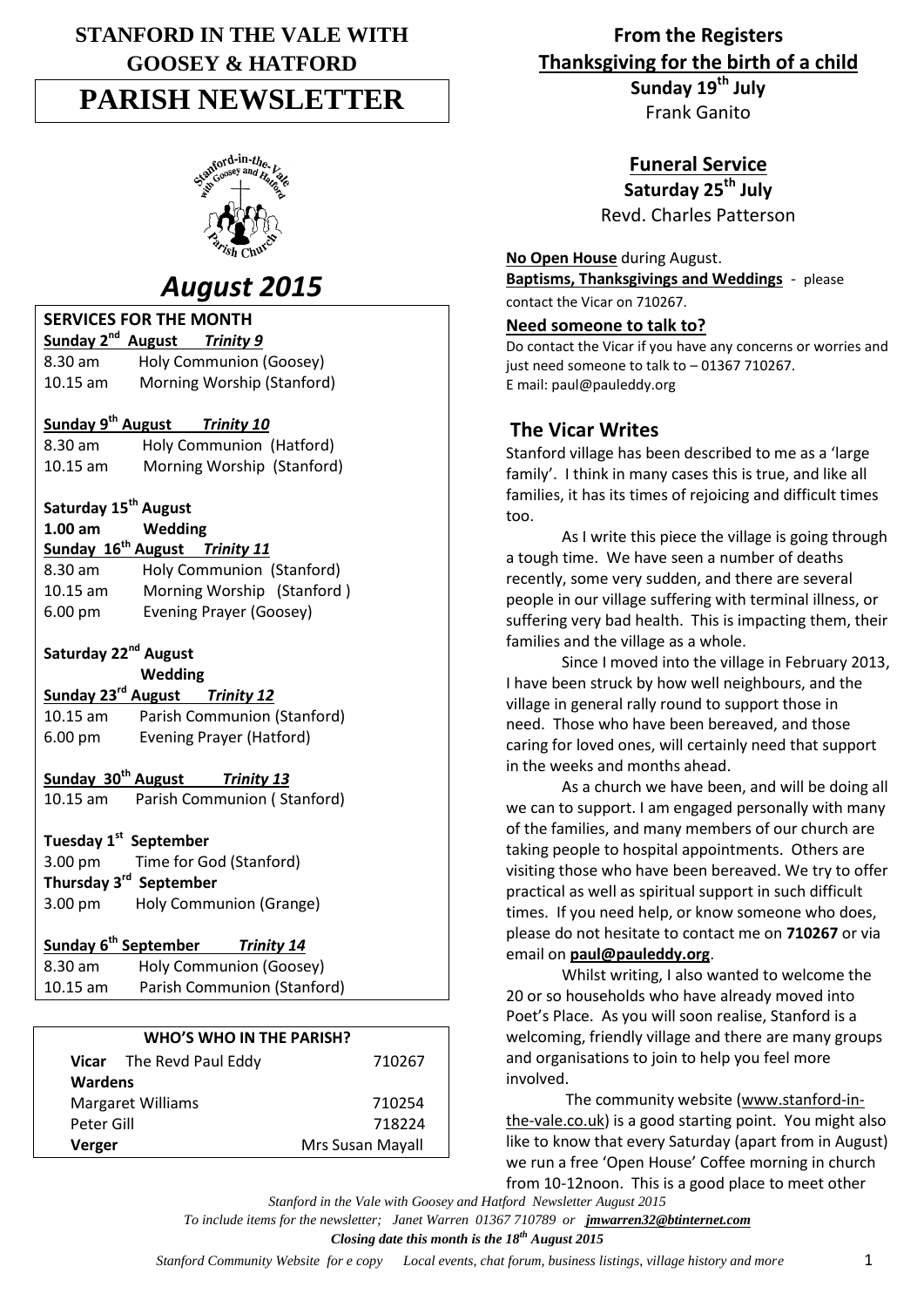villagers, make friends and if you need contacts for builders, plumbers, electricians or anything else as you settle in, there will always be locals who will be happy to share their contacts and give you recommendations of local tradespeople.

Please can you remember those folk who are having a tough time in your thoughts and prayers, and also welcome into the village all who have just moved in? Thank you.

Yours as ever **Paul** 

#### **CHURCHYARD - IMPORTANT**

Please can I remind residents that the Churchyard is Consecrated ground where the remains of former villagers, many of whom are connected to current families, are laid to rest.

It is therefore an area for quiet reflection and respect, especially as fellow villagers are daily in the churchyard visiting the graves of their loved ones.

There are signs up saying 'Please keep dogs on leads' but this is being ignored by a few people, and consistently. In recent weeks I have seen dogs urinate against headstones and on one occasion, doing a toilet on a grave. I am sure the whole village would agree that this is totally unacceptable and must stop. I am sure the few who consistently ignore the signs would not like it if dogs acted in this way on a grave of their loved ones. So may I make a special plea and ask that all dogs be kept on leads whilst going through the churchyard and should any mess occur that it is immediately collected and disposed of safely. Thank you very much. Revd Paul Eddy Vicar

### **Cancer Research and Sobell House**

Mick and Bridget Evans would like to thank everyone who supported us on our coffee morning in aid of the above charities. Thanks to your help and generosity we raised £301.95 with a further £100 coming from donations and plant sales. Many, many thanks we couldn't do it without you.

### **Stanford Drama Group**

Stanford Drama Group would like to thank everyone who supported us in our recent production. We hope you enjoyed watching as much as we enjoyed performing this slightly challenging play. We would also like to thank all the groups who gave up their bookings for us and the Post Office staff who, very kindly, sold our tickets.

Our next production will be a Panto and we are always looking for new members to join us in a number of capacities – on and off the stage.

Anyone interested can contact Yvonne or Barry Child on 01367 710400

#### **Woodland**

Stanford in the Vale CE Primary School are looking to find a local woodland in order to start a Forest School programme with Foundation class. If you are willing to accommodate this request or know of anyone who may be, please contact the school office in September on 01367 710474.

### **Community Bus.**

In addition to our regular timetable services the bus operates a bookable trip to Oxford on the first Thursday of every month. The bus leaves the village at 10.00am returning from Oxford about 3.30pm. For bookings please contact Elsie Erbsmail on 710438. For our regular services the timetable can be found at [http://www.stanford-in-the-](http://www.stanford-in-the-vale.co.uk/pdf/bustimetable.pdf)

[vale.co.uk/pdf/bustimetable.pdf.](http://www.stanford-in-the-vale.co.uk/pdf/bustimetable.pdf) Also displayed at bus stops and available on the bus.

Volunteer drivers are always needed to enable us to continue to operate these valuable services. No special licence is required provided that you passed your test prior to January 1st 1997. If interested then please contact me for details. Thank you All enquiries to John Smith on 01367 710494.

# **AGE UK's BIG KNIT**

The innocent Big Knit is a joint campaign between Age UK and innocent drinks to help vulnerable older people. You knit miniature hats, (only 28 stitches), innocent drinks wear them and every bottle sold will generate a 25p donation from innocent to support Age UK's winter warmth projects.

In the UK, as many as 25,000 older people may die needlessly this winter because of the cold. All funds that we raise locally will help fund the Information and Advice Helpline which provides vital support for both older people and carers during the winter months. In Stanford we have been supporting this campaign since 2007 and last year we knitted 3,356 hats which translated into £844.....What a magnificent effort!

 If you would like to get involved just contact me for more information. If you have joined in the campaign before, and are going to again, could you also let me know so that I can keep you up to date with any information and collection dates. Lets get knitting! Jan Stenzhorn - 01367 710724

#### **WHEELCHAIR LOAN**

A reminder that we have a manual wheelchair available, on free loan, to anyone in the Parish who has problems with mobility. If you would like to borrow it for yourself, or anyone visiting you, (for going to events, hospital appointments, outings or even taking someone for a ride around the village), just call Jan on 01367 710724

*Stanford in the Vale with Goosey and Hatford Newsletter August 2015 To include items for the newsletter; Janet Warren 01367 710789 or jmwarren32@btinternet.com Closing date this month is the 18th August 2015*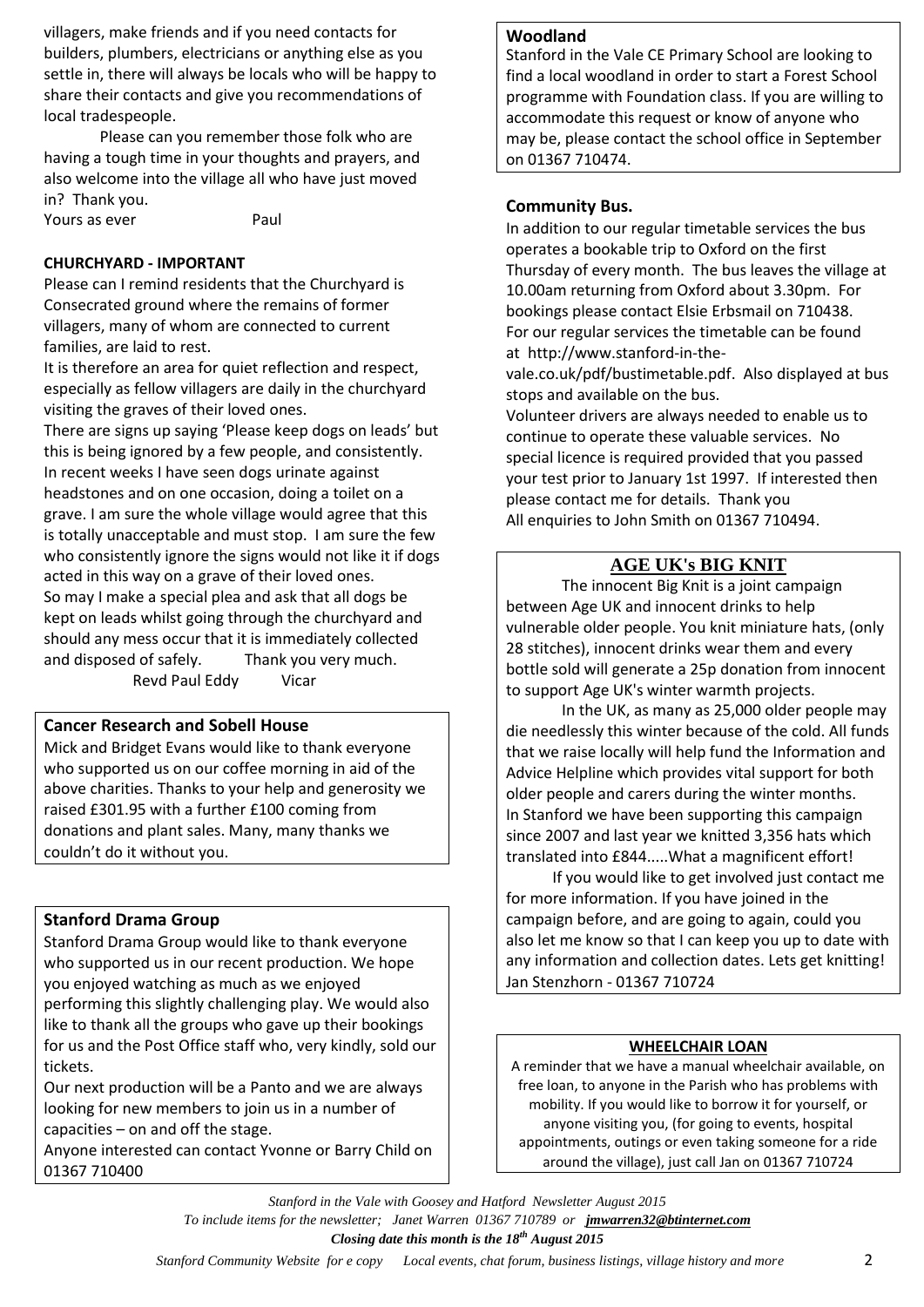### **Stanford Volunteer Taxi Service**

A reminder that Sue Ward is the organiser of the Volunteer Taxi Service, so if you live in Stanford or Hatford and need transport for a medical appointment please phone her **on 01367 710255** . **We do need for more volunteer drivers** as for various reasons we have recently lost quite a few drivers. Can you help with this much appreciated service? Please phone Sue for more details

### **SOUTHMOOR CHILDREN'S CENTRE**

**MONDAY** Sensory Play – 9.30 -11.30am Sensory Play (Parent Led) – 2.00pm – 3.30pm – both at Southmoor Children's Centre. **Stay & Learn – 1.00-2.30pm at Stanford Village Hall WEDNESDAY** Stay & Learn – 10.00-11.30am at Southmoor Children's Centre

**THURSDAY** Child Minder/Parent Led Drop In – 9.15-11.30am at Southmoor Children's Centre

**Family Links** – Stanford in the Vale – Please contact centre for booking **Family Links** – Southmoor – Please contact centre for booking **Early Days** – Stanford in the Vale – Please contact centre for booking

For further details please contact Sandra Stevens on 01865 820751, email [sandra.stevens@actionforchildren.org.uk](mailto:sandra.stevens@actionforchildren.org.uk) or call in at Southmoor Children's Centre, Laurel Drive, Southmoor, OX13 5DJ

## **Neighbourhood Watch Update**

Many thanks to everyone who came to the recent consultations about the various village issues / options you have read about in the brochure received at the beginning of July. It is now vital that the Neighbourhood Plan can demonstrate public support to the Government Inspector responsible for reviewing it, so we are requesting that you read this publication thoroughly then fill in the Response Form. Please complete and return your Response Form either online at

**[www.sitvnp.com](http://www.sitvnp.com/)** or by putting it in one of our Black Boxes in the Co-Op or Church by Friday 31 July. Thank you.

**We must receive these forms by Friday 31st July2015.**



## **U3A - THE UNIVERSITY OF THE THIRD AGE – THURSDAY 13th AUGUST 2015**

Faringdon & District U3A are holding their **annual summer party** at 12 noon in the garden of 19 Coxwell Road, Faringdon by the kind generosity of Steve and Jenny Braithwaite. Guests will be required to bring either a desert or a salad as a contribution to the meal. This event is open to **members only.** Numbers are limited to 120 so book early – watch your e-mail for further details. Bookings can be made after the talk on 9<sup>th</sup> July either online or by contacting Rita Higazi on 01367 244 494.

#### **Stanford Art Group Monday August 10th 2015.**

Meeting in the Village Hall (Small) at 7.15pm. Talk on 19C British Art by Robert Kidner . Refreshments provided. All very welcome. Visitors £4. for more info 01367 710754.

#### **STANFORD IN THE VALE WOMEN'S INSTITUTE will meet on Wednesday 19th August**

for a members get together in Oxford. Members only for this event

# **Stanford-in-the-Vale Gardening Club No meeting in August**

### **Advance Notices**

*St. Denys Church, Stanford in the Vale Saturday 5th September 2015 at 7.30 pm* MUSIC IN THE VALE PRESENTS

# *"Schubertiade"*

features Claire-Louise Lucas – mezzo–soprano, Polly Elena Armitage – flute, Heather Birt ¬– viola, David Pedder – guitar, Judith Dallosso – cello and Jonathan Darnborough – piano, performing *Letters, Lieder and Chamber Works by Franz Schubert*  Admission by programme £12.00 from Vogue Hairdressing, 28 High Street, Stanford in the Vale, 01367 710476 by reservation on 01367 718420 email [DJPedderDPA@btinternet.com,](mailto:DJPedderDPA@btinternet.com) or at the door

*Stanford in the Vale with Goosey and Hatford Newsletter August 2015 To include items for the newsletter; Janet Warren 01367 710789 or jmwarren32@btinternet.com Closing date this month is the 18th August 2015*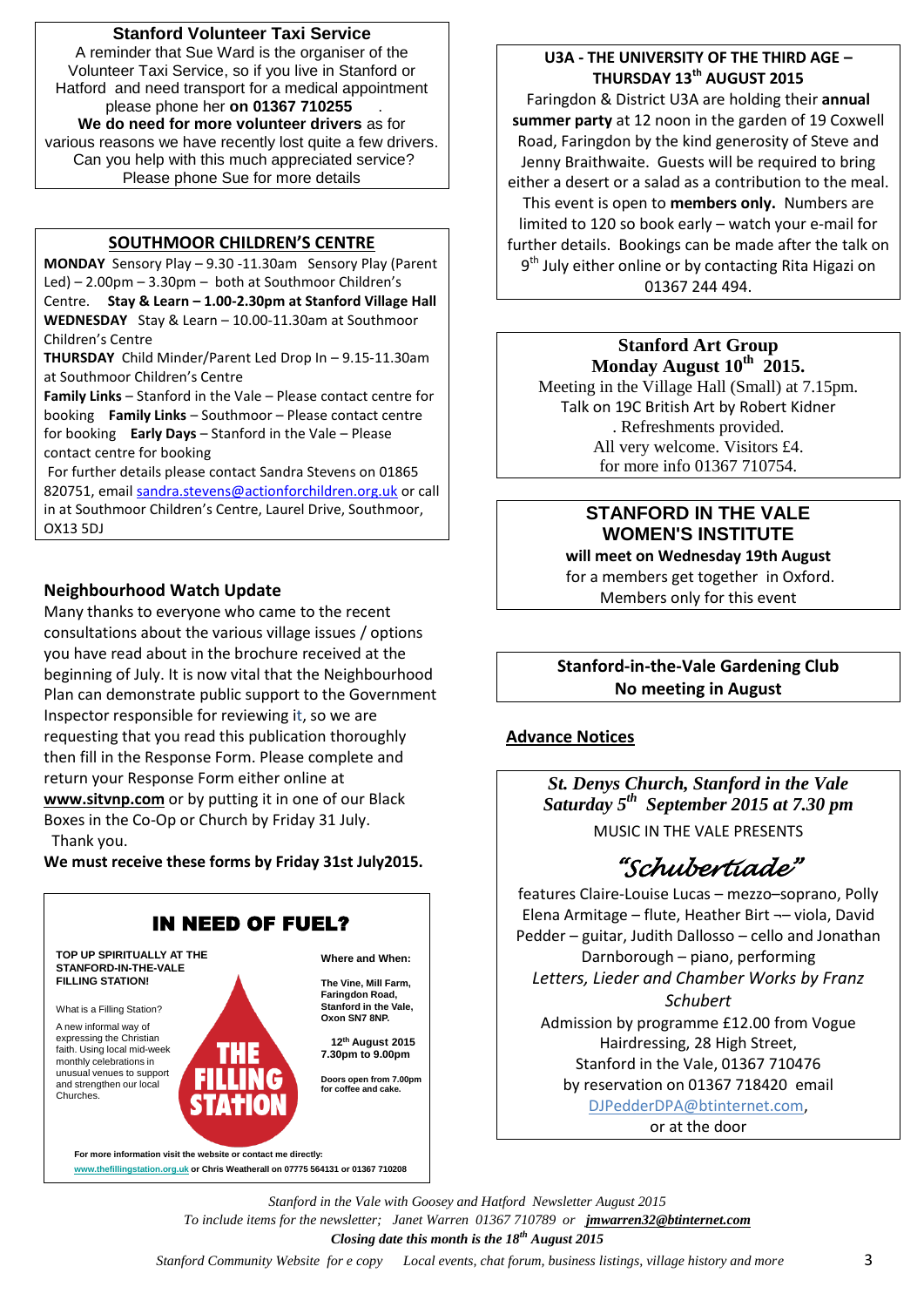# **Horticultural Show**

The show will take place in the **Village Hall on Sunday, September 6th**

CLASSES FOR FLORAL ART, FLOWERS, FRUIT, VEGETABLES, DOMESTIC AND HANDICRAFT - PLUS CHILDREN'S CLASSES (Activities for the Summer Holiday?)

OPEN TO THE PUBLIC 2.15pm RAFFLE, TOMBOLA, REFRESHMENTS etc. PRODUCE AUCTION

SCHEDULES AND ENTRY FORMS AVAILABLE FROM: JOHN SMITH, 5 NEVILLE WAY, STANFORD IN THE VALE (TEL.: 710494) OR "THE HUDDLE"

# **August– Stanford Pre-school News**

We have had a busy and very exciting end to the term with lots going on. The children going off to school have had several opportunities to visit "big school" as well as attending the school Sports day and participating in the Egg and Spoon and running race.

The Foundation class also joined us for the Barnado's Toddle Waddle. We had a short walk round the park (as it was extremely hot) and then played lots of exciting games like 'Hunt the Treasure' and 'Walk the Plank'. We hope we have raised lots of money for this very worthwhile cause.

We held our first Father's Day breakfast where our lucky dads were treated to bacon sandwiches, toast and juice served to them by their children.

We finished off the term with a special picnic for the children going off to school in September. They all received a medal and certificate, before tucking in to the yummy cheese scones that they had made.

We look forward to welcoming the 13 new families joining is in September and would like to wish those children going off to school lots of luck.

made pop rockets. To finish our week off, we all took part in Sports Day. We all had a fantastic week.

#### **Charney Manor**

Year 4 went on their residential visit to Charney Manor. We spent two days completing lots of art activities and finding out about the village church. In the evening, we had a delicious meal and then took part in some activities around the village including a huge game of rounders.

# **Summer Fete**

Saturday 11<sup>th</sup> July was our Summer Fete. We had lots of activities to join in with and the arena was bursting with talent. There was the Choir, Dance Club, a gymnastics performance, School Band and many more. The sun shone and it was a fantastic day. Thank you for joining us.

## **The Jungle Book**

Year 6 have been working really hard on their performance of The Jungle Book and on  $14^{th}$  and  $15^{th}$  July we were all wowed but the show. Well done to year 6 for putting together a performance with brilliant acting, singing and scenery.

#### **Goodbye**

On  $17<sup>th</sup>$  July we said goodbye to Year 6. The evening before, they shared their favourite memories of primary school at their Leavers Service at the church. We wish them all good luck at secondary school.

#### **Dates for your diary:**

**Our Harvest Festival will take place on Friday 25th September at 2.30**. This service will take place at St Denys' Church.

Thank you for reading our report and we all hope you have a fantastic summer holiday!

To include items in September's newsletter please send to **[jmwarren32@btinternet.com](mailto:jmwarren32@btinternet.com)** or telephone 01367 710789 and leave a message. Closing date: **18th August 2015** 



We are the School Council of Stanford in the Vale CE Primary School. Please read our school report below.

## **Sports Science Week**

The week beginning 29<sup>th</sup> June was our Sports Science Week. We had a great week, taking part in a range of activities including tennis, archery and dance. We also had a Wow Science workshop. Key Stage One completed a science investigation based on the story The Princess and the Frog while Key Stage Two found out about the power of 'fizz' and

> *Stanford in the Vale with Goosey and Hatford Newsletter August 2015 To include items for the newsletter; Janet Warren 01367 710789 or jmwarren32@btinternet.com*